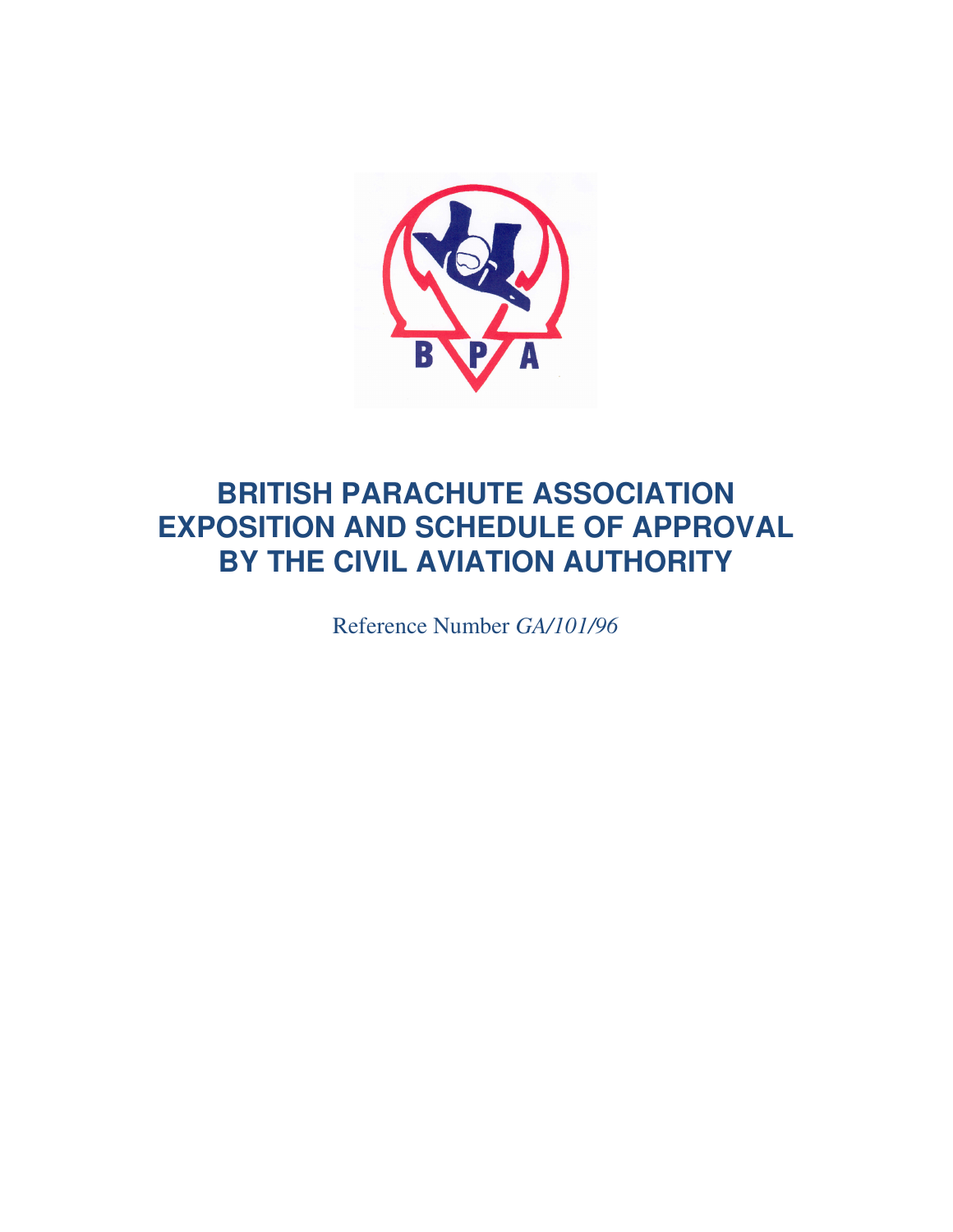# **CONTENTS**

**Part 1** 

**British Parachute Association Exposition and Schedule of Approval by the Civil Aviation Authority.** 

**Part 2** 

**BPA Articles of Association (Appendix A).** 

**Part 3** 

**BPA Form 160 (i-ii) - Terms of reference and rules of procedure for the Safety and Training Committee (Appendix B).** 

**BPA Form 170 (1-12) – BPA Affiliated Parachute Training Organisation Audit/Inspection Form (Appendix C).** 

**BPA Form 171 (i-ii) – BPA Display Audit/Inspection Form (Appendix D).** 

**BPA Form 282 – BPA Grievance Procedure (Appendix E).** 

**BPA Form 256 (1-8) – Disciplinary Procedure (Appendix F).** 

**Memorandum of Understanding between the Civil Aviation Authority and the British Parachute Association (Appendix G).** 

**Policy Letter. GA Unit, Civil Aviation Authority (Appendix H).**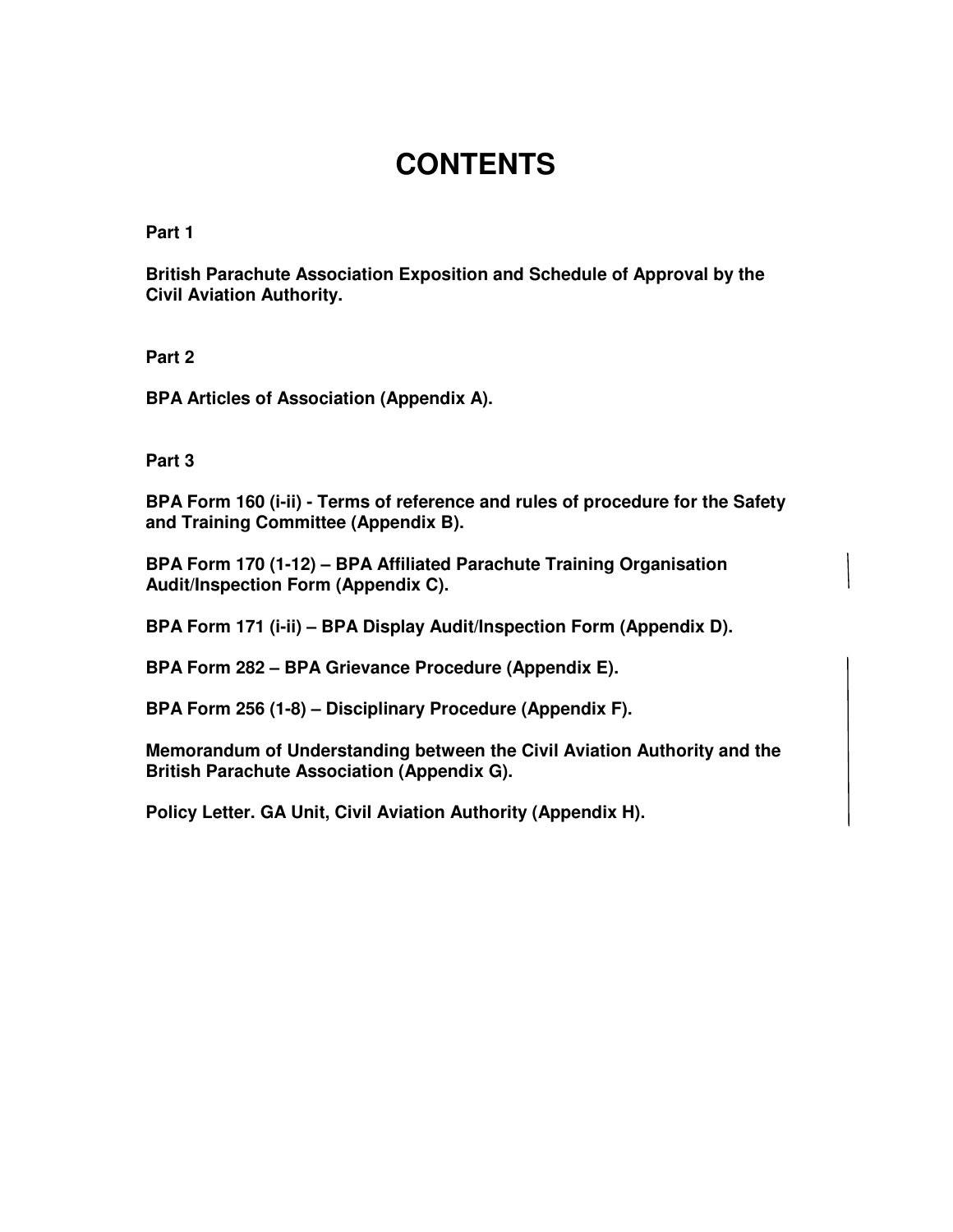## **BRITISH PARACHUTE ASSOCIATION EXPOSITION AND TERMS OF APPROVAL BY THE CIVIL AVIATION AUTHORITY**

## INDEX Page(s)

| <b>CHECK LIST - AMENDMENTS</b><br>(a) |                                                       |                         |  |  |
|---------------------------------------|-------------------------------------------------------|-------------------------|--|--|
| THE EXPOSITION - STATEMENT            |                                                       | $\mathbf{1}$            |  |  |
| <b>SECTION 1</b>                      | <b>INTRODUCTION</b>                                   | $2 - 3$                 |  |  |
| Para                                  |                                                       |                         |  |  |
| 1                                     | History                                               | $\mathbf{2}$            |  |  |
| $\overline{2}$                        | Function                                              | $\overline{2}$          |  |  |
| 3                                     | Objectives                                            | $\overline{2}$          |  |  |
| $\overline{4}$                        | Distribution                                          | $\overline{2}$          |  |  |
| <b>SECTION 2</b>                      | PREMISES AND UNDERTAKINGS                             | 3                       |  |  |
| Para                                  |                                                       |                         |  |  |
| 1                                     | Address                                               | $\mathfrak{Z}$          |  |  |
| $\overline{2}$                        | <b>Headquarters Building</b>                          | $\mathfrak{Z}$          |  |  |
| 3                                     | Undertakings                                          | $\overline{\mathbf{3}}$ |  |  |
| $\overline{4}$                        | Alternative locations                                 | $\overline{3}$          |  |  |
| <b>SECTION 3</b>                      | ORGANISATION AND PERSONNEL                            | $4-6$                   |  |  |
| Para                                  |                                                       |                         |  |  |
| 1                                     | General                                               | 4                       |  |  |
| $\overline{c}$                        | <b>Specialised Interest Groups</b>                    | 5                       |  |  |
| 3                                     | Senior Personnel. Terms of Reference/Responsibilities | 6                       |  |  |
| <b>SECTION 4</b>                      | <b>PROCEDURES</b>                                     | $7 - 11$                |  |  |
| Para                                  |                                                       |                         |  |  |
| 1                                     | <b>General Procedural Process</b>                     | 7                       |  |  |
| $\overline{c}$                        | Safety and Training                                   | 7                       |  |  |
| 3                                     | <b>Equipment and Rigging</b>                          | 7                       |  |  |
| $\overline{4}$                        | Aircraft and Pilots                                   | 7                       |  |  |
| 5                                     | <b>Qualification Process</b>                          | 7                       |  |  |
| 6                                     | <b>Evaluation/Examination Appeals</b>                 | 8                       |  |  |
| 7                                     | Approval/Recommendation Appeals                       | 8                       |  |  |
| 8                                     | <b>Disciplinary Procedures</b>                        | 8                       |  |  |
| 9                                     | <b>Disciplinary Measures</b>                          | 9                       |  |  |
| 10                                    | <b>Inspection Procedures</b>                          | 9                       |  |  |
| 11                                    | <b>Breaches of Legal Requirements</b>                 | 10                      |  |  |
| 12                                    | <b>Approved Signatories</b>                           | 10                      |  |  |
| 13                                    | <b>Operations Manual Amendments</b>                   | 11                      |  |  |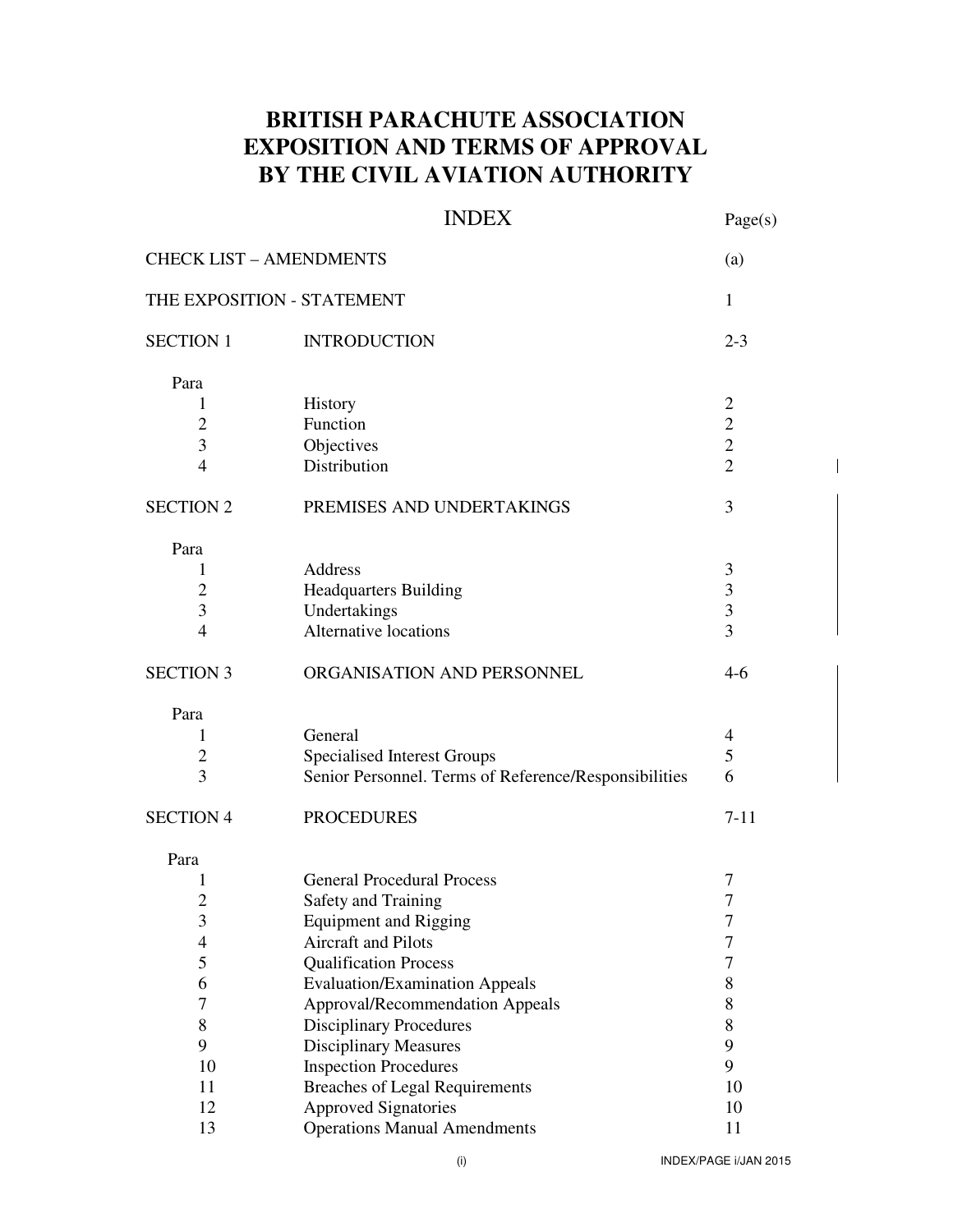| <b>SECTION 5</b>         | <b>TERMS OF APPROVAL</b>                                                                                      | $12 - 15$ |
|--------------------------|---------------------------------------------------------------------------------------------------------------|-----------|
| <b>SECTION 6</b>         | <b>TASK SCHEDULE</b>                                                                                          | $16-17$   |
| <b>APPENDICES</b>        |                                                                                                               |           |
| Appendix $A -$           | BPA Articles of Association (1-7).                                                                            |           |
| Appendix B<br>$\sim$ $-$ | BPA Form 160 (i-ii) - Terms of Reference and Rules of Procedure for the<br>BPA Safety and Training Committee. |           |
| Appendix C<br>$\sim$ $-$ | BPA Form 170 (1-12) - BPA Affiliated Parachute Training Organisation<br>Audit/Inspection Form.                |           |
| Appendix D<br>$\sim$ $-$ | BPA Form 171 (i-ii) - BPA Display Team Audit/Inspection Form.                                                 |           |
| Appendix E<br>$\sim$ $-$ | BPA Form 282 – BPA Grievance Procedure.                                                                       |           |
| Appendix F<br>$\sim$ $-$ | BPA Form 256 (1-8) - Disciplinary Procedure.                                                                  |           |
| Appendix G<br>$\sim$ $-$ | Memorandum of Understanding between the Civil Aviation Authority and<br>the British Parachute Association.    |           |
| Appendix H -             | Policy Letter. GA Unit, Civil Aviation Authority.                                                             |           |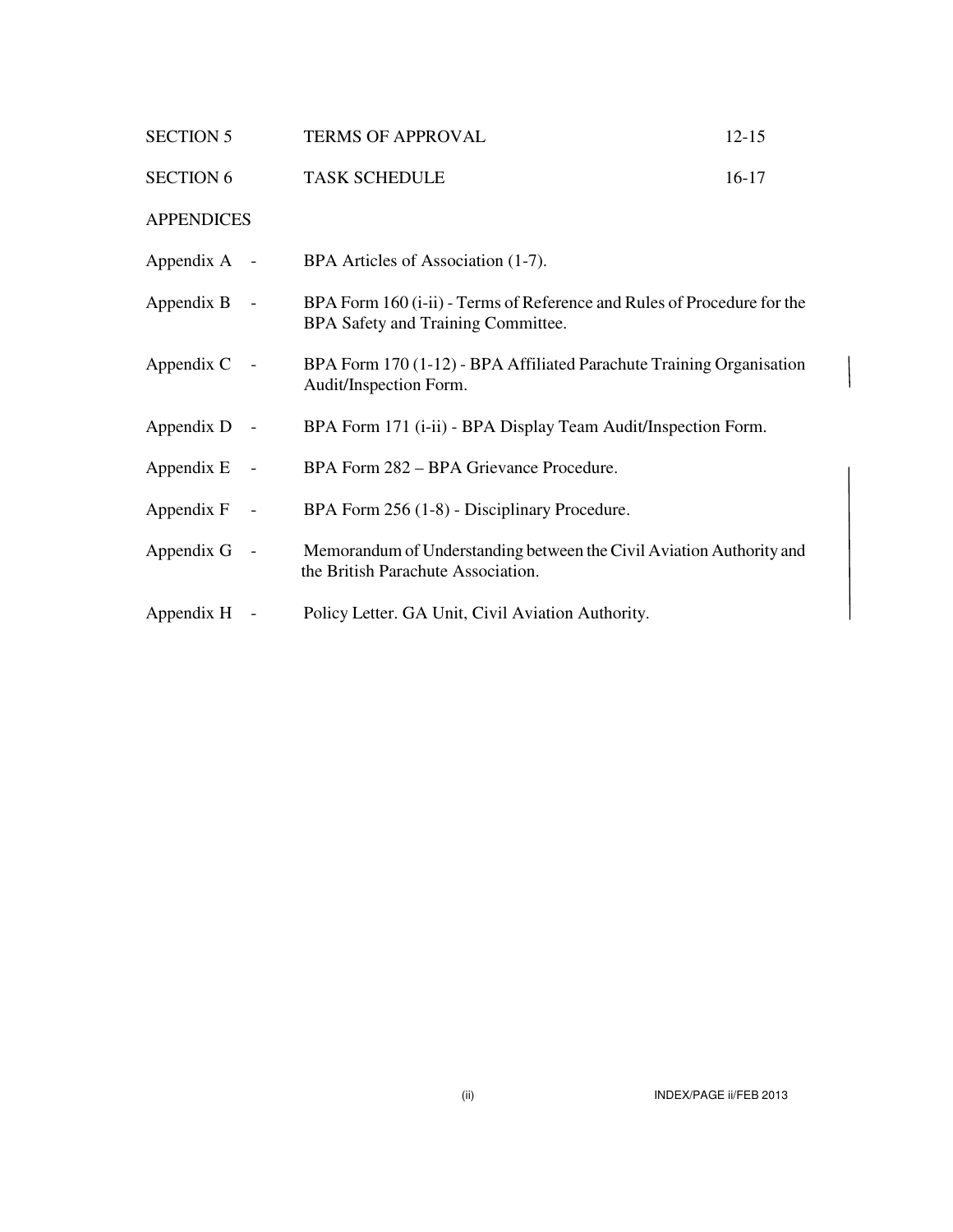| Section                     | Page No.       | Date     | Section            | Page No.                                      | Date     |
|-----------------------------|----------------|----------|--------------------|-----------------------------------------------|----------|
| <b>INDEX</b>                | (i)            | Jan 2015 | SEC <sub>5</sub>   | 12                                            | Jan 2006 |
| <b>INDEX</b>                | (ii)           | Jan 2015 | SEC <sub>5</sub>   | 13                                            | Jan 2006 |
| Check List/Amendments (a)   |                | Jan 2015 | SEC <sub>5</sub>   | 14                                            | Jan 2006 |
| <b>Exposition/Statement</b> | 1              | Jan 2011 | SEC <sub>5</sub>   | 15                                            | Jan 2006 |
| SEC <sub>1</sub>            | $\overline{2}$ | Jan 2015 | SEC <sub>6</sub>   | 16                                            | Jan 2011 |
| SEC <sub>1</sub>            | 3              | Jan 2015 | SEC <sub>6</sub>   | 17                                            | Jan 2015 |
| SEC <sub>3</sub>            | 4              | Jan 2015 |                    | Appendix A (1-7) (Articles of Assc.) Jan 2012 |          |
| SEC <sub>3</sub>            | 5              | Jan 2015 | Appendix B (i-ii)  | Form 160                                      | Nov 2014 |
| SEC <sub>3</sub>            | 6              | Jan 2015 |                    | Appendix C $(1-12)$ Form 170                  | Dec 2014 |
| SEC <sub>4</sub>            | 7              | Jan 2015 | Appendix $D(i-ii)$ | Form 171                                      | Jan 2011 |
| SEC <sub>4</sub>            | 8              | Jan 2015 | Appendix E         | Form 282                                      | Jan 2014 |
| SEC <sub>4</sub>            | 9              | Jan 2015 | Appendix $F(1-8)$  | Form 256                                      | Oct 2013 |
| SEC <sub>4</sub>            | 10             | Jan 2015 | Appendix G         | MoU                                           | Nov 2014 |
| SEC <sub>4</sub>            | 11             | Jan 2015 | Appendix H         | Policy Letter                                 | Oct 2014 |

### **AMENDMENTS**

Section, page number and date reference each page of this document. The latest amendment date can be cross-referenced to the amendment page list above. All holders of this exposition document will be sent amended pages whenever necessary. **It is of the utmost importance that amended pages are incorporated into this document immediately and that succeeded pages are discarded.**

The person responsible for the administration of the exposition amendment system is the BPA Technical Officer, who may be contacted via the British Parachute Association headquarters.

#### **British Parachute Association Ltd, 5 Wharf Way, Glen Parva, Leicester, LE2 9TF. Telephone No: 0116 2785271, Fax No: 0116 2477662, e-mail:skydive@bpa.org.uk**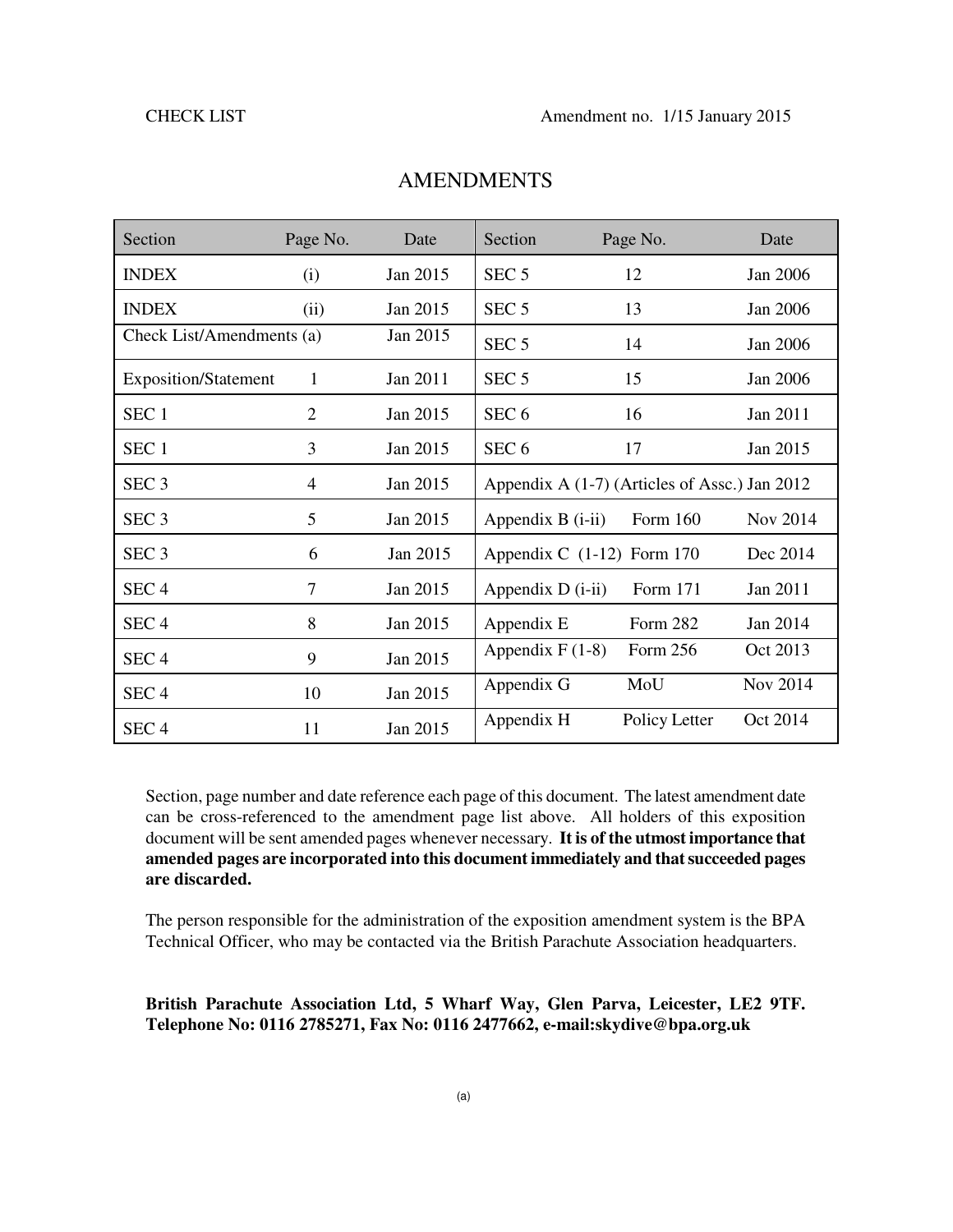## **THE EXPOSITION - STATEMENT**

This Exposition defines the organisation and procedures upon which CAA Approval, reference number; *GA/101/96* is based.

The purpose is to describe and define the responsibilities, control, and inspection procedures of the BPA, which assure compliance with the terms of approval granted by the CAA.

It is accepted that the procedures of the BPA do not override the necessity for compliance with the Air Navigation Order (ANO), applicable EC/European Aviation Safety Agency (EASA), British Civil Airworthiness Requirements (BCARs), Airworthiness Notices and other Regulations enabled under the Civil Aviation Act or Joint Aviation Requirements (JARs) as appropriate, or other requirements published by the CAA from time to time.

Signed

Martin Soulsby Chair BPA Council.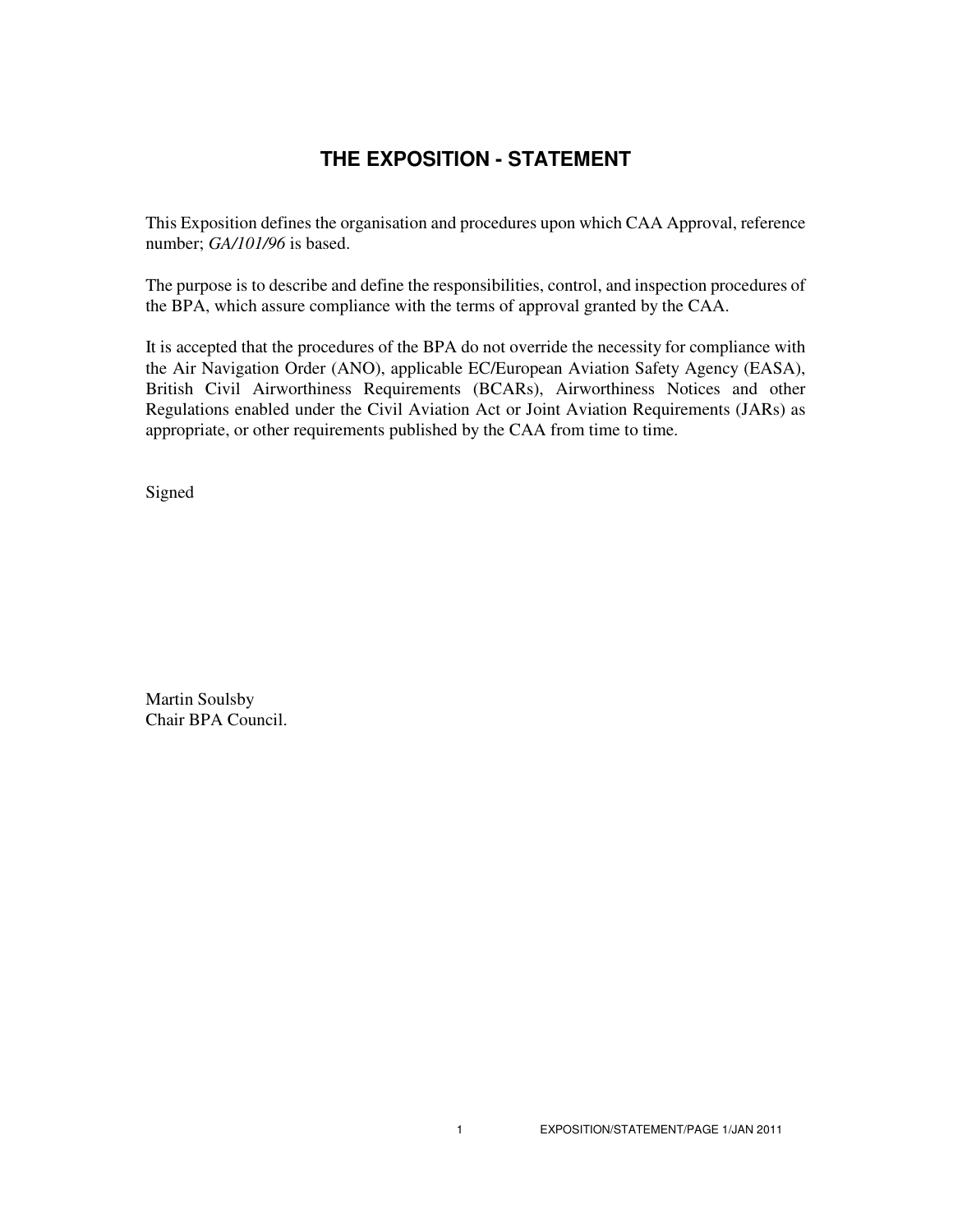## **INTRODUCTION**

#### **1. History**

The British Parachute Association has been in existence since 1961, and was incorporated as a not-for-profit company limited by guarantee in 1966; British Parachute Association Ltd, registered in London no 875429, hereafter referred to as British Parachute Association (BPA). The BPA has, for many years, been formally recognised as the national governing body for sport parachuting by the UK Sport, the Royal Aero Club of the United Kingdom and the Fédération Aéronautique Internationale, FAI – The World Airsports Federation.

From a regulatory perspective the Civil Aviation Authority (CAA) has always overseen the BPA's activities. The nature and extent of this regulatory relationship has varied over the years being dependent upon the requirements of current statutory legislation.

At the present time the Air Navigation Order (ANO) places a responsibility on the CAA to exercise a regulatory function over parachuting activity in the United Kingdom. Within the scope of this responsibility it is empowered to approve persons or organisations to carry out regulatory tasks on its behalf, subject to certain formal requirements.

The Civil Aviation Authority approved the British Parachute Association for these purposes on 28th March 1996.

#### **2. Function**

Under the terms of this Approval the BPA may make recommendations to the CAA for the issue of Permissions to Parachute Training Organisations and parachute display teams (Article 244 of the ANO, 2014).

#### **3. Objectives**

The aims and objectives of the BPA are outlined in the Articles of Association. **(Appendix A)**.

It should be noted that the term 'sport parachuting' does not necessarily include all activities which involve parachutes. The BPA Operations Manual does not relate to activities such as Paragliding or Fixed Object jumping.

#### **4. Distribution**

This Exposition and Schedule of Approval will be retained at the BPA Office and by the Civil Aviation Authority (CAA).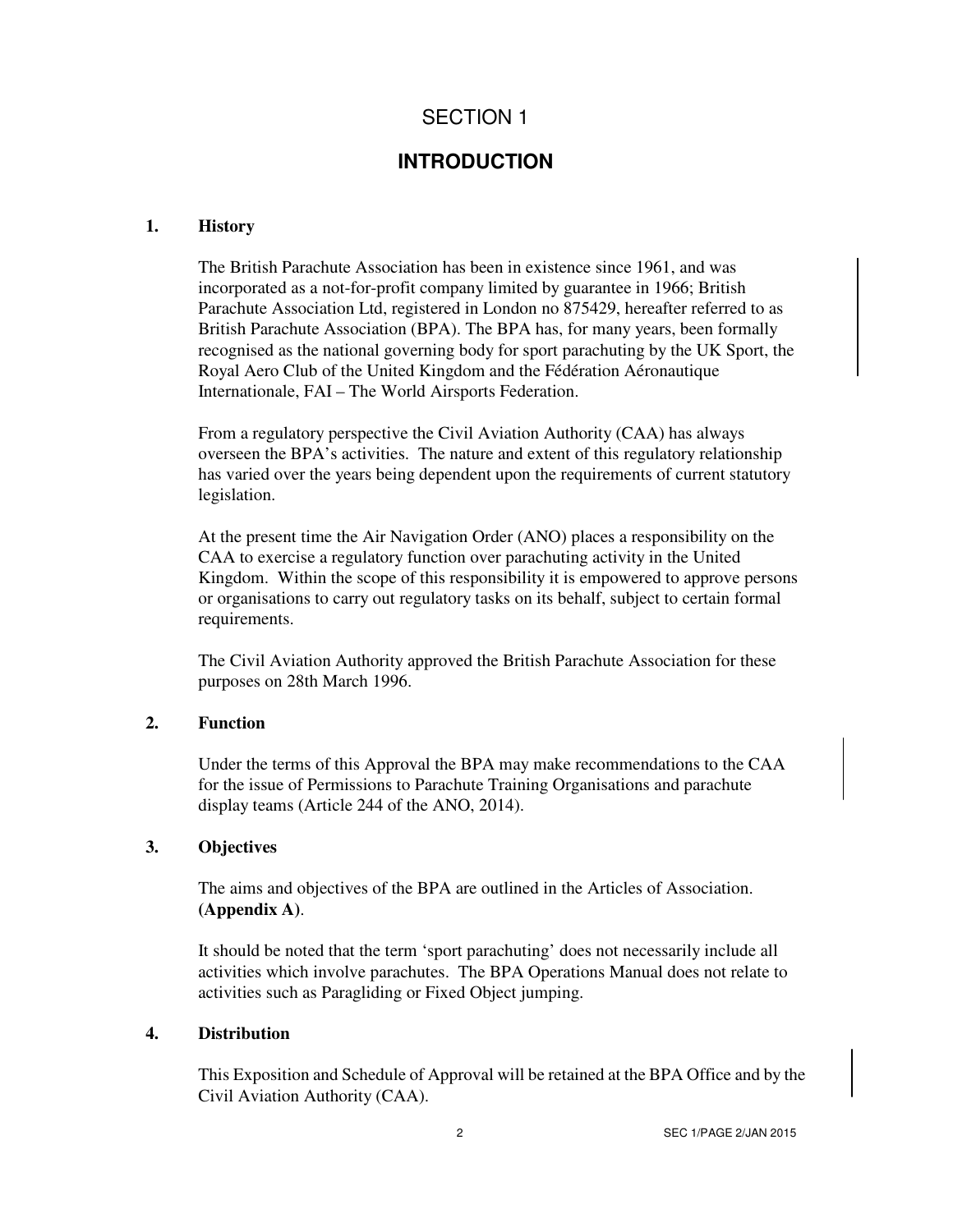## **PREMISES AND UNDERTAKINGS**

#### **1. Address**

The headquarters premises of the British Parachute Association are situated at:

**Wharf Way Glen Parva Leicester LE2 9TF**

**www.bpa.org.uk Telephone: 0116 278 5271 Facsimile: 0116 247 7662 e-mail: skydive@bpa.org.uk**

#### **2. Headquarters Building**

The headquarters premises is a detached two storey building having a combined floor space of 2495 sq feet and accommodates a staff of around seven people. It is wholly owned by the BPA.

#### **3. Undertakings**

The majority of the BPA's administrative work is undertaken at the headquarters building. This work includes maintenance of all membership records, which includes records relating to training and qualification of instructors, pilots, riggers and parachute packers. It also includes the compilation and dissemination of administrative and safety information.

The majority (though not all) of the work of the Association's various committees is carried out on the premises, as is the preparation of the minutes of those meetings. In particular it is the main venue for the BPA Council meetings.

All general financial administration is undertaken at the premises.

#### **4. Alternative Locations**

The BPA does not own or permanently occupy any other locations. It does, however, have many functions undertaken at alternative locations. In particular instructor training courses and BPA sponsored competitions are held at affiliated parachute training organisations. It also hires alternative locations for events for which the HQ building is not large enough to hold. These events include Annual General Meetings, occasional large Committees of Council meetings and conference events.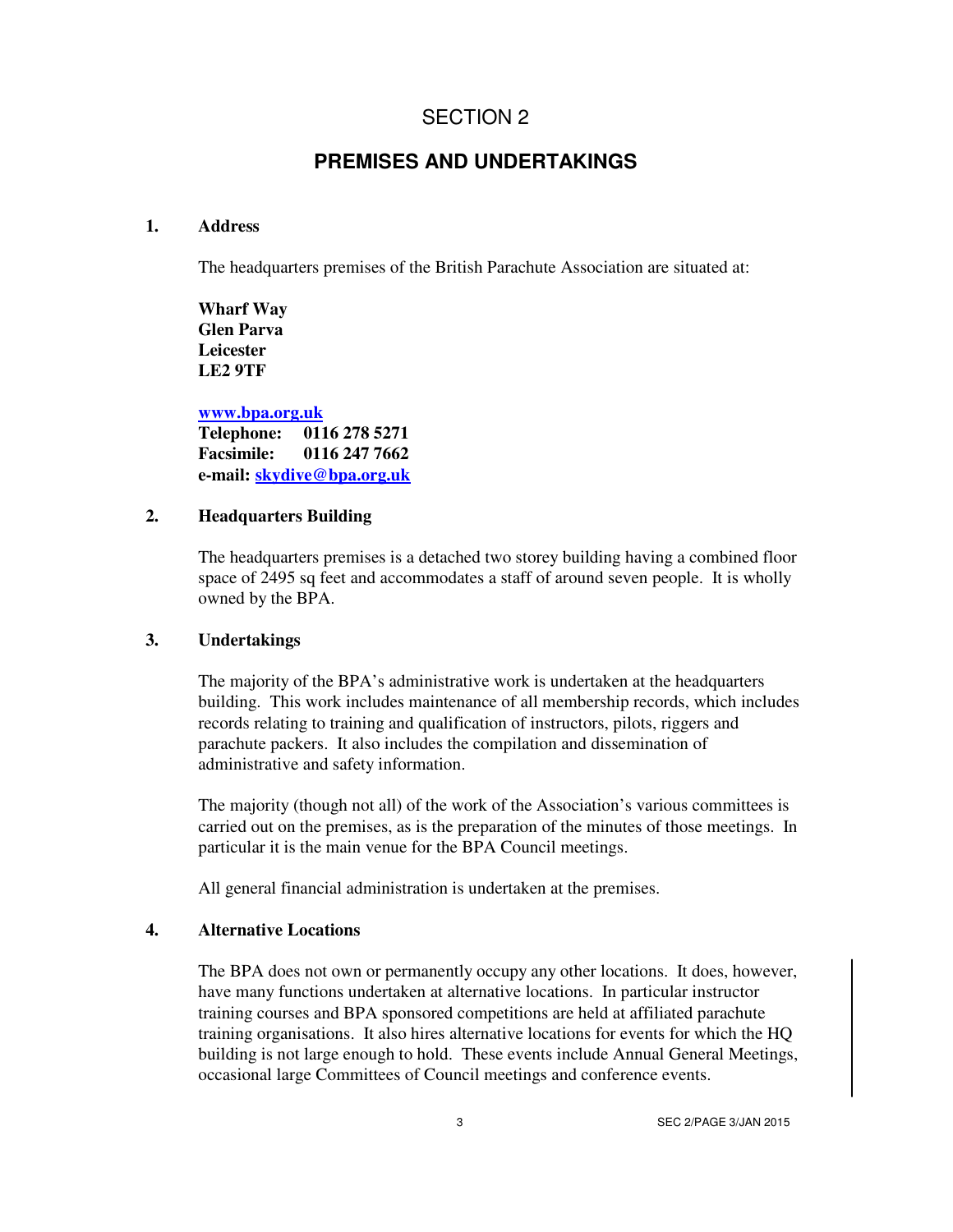## **ORGANISATION AND PERSONNEL**

#### **1. General**

All major policy decisions emanate from BPA Council either directly or via recommendations of Council Committees, which are ratified by Council. These decisions are minuted, and minutes approved at subsequent meetings after prior circulation. Decisions may also be taken at general meetings of members.

The decisions are actioned either directly by Council members or are referred to senior permanent staff for action. Permanent staff exercise their own discretion over day to day matters, but ultimately the Chief Operating Officer is responsible for staff actions.

Established procedures (e.g. the organisation of Instructor Training Courses) are coordinated directly by the permanent staff who report on these directly to Council or the appropriate committee.

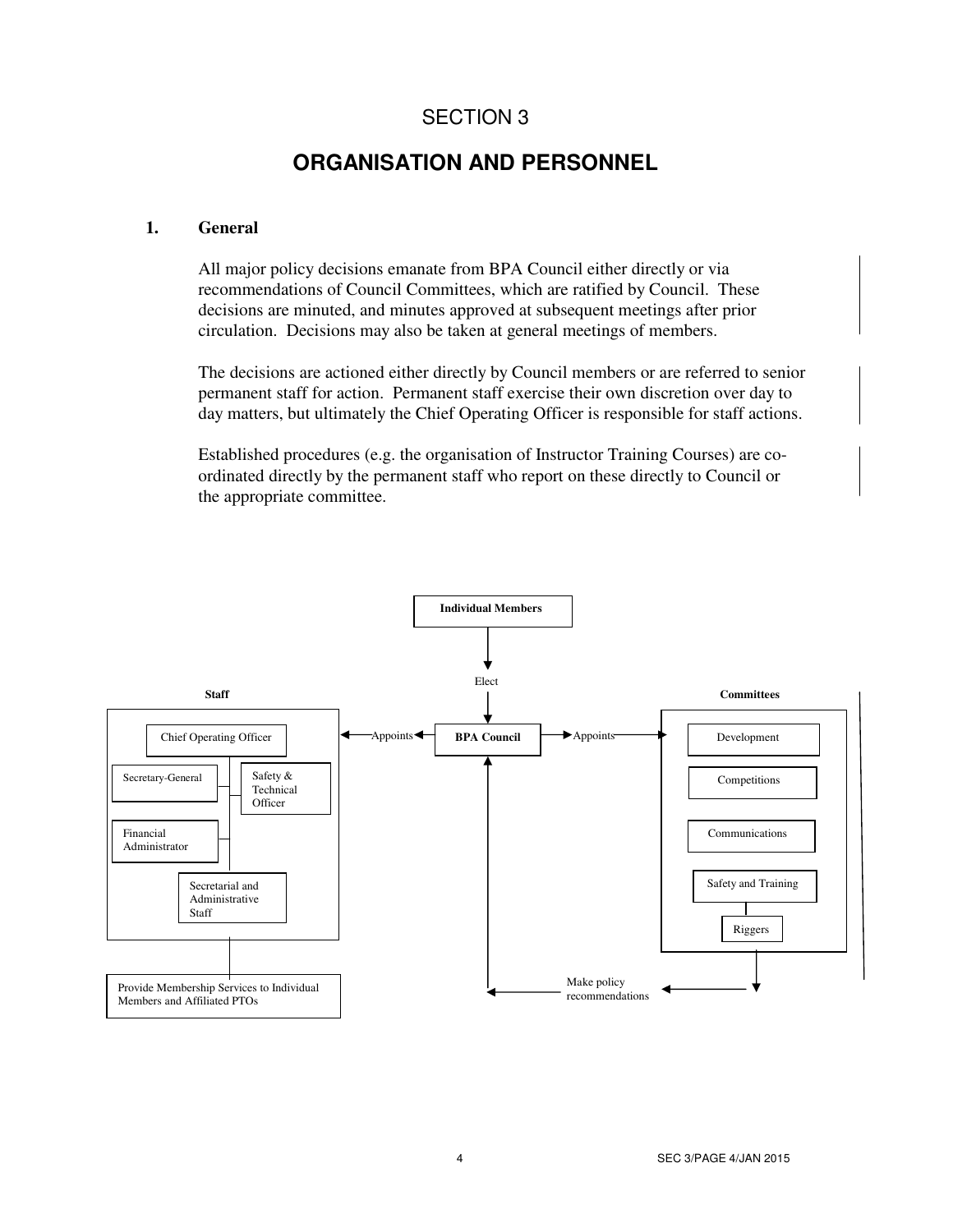#### **2. Specialised Interest Groups**

There are also Specialised Interest Groups (SIGs) whose function is to act as information sharing forums whose input may also be of use to the main BPA committees. They do not have any executive authority but are run by the main BPA committees that do. The Chair of each SIG is usually the Chair of the main Committee associated with that particular specialism. There are four main SIGs

| <b>SIG</b>                |                          | <b>MAIN COMMITTEE</b>         |
|---------------------------|--------------------------|-------------------------------|
| <b>Competition Judges</b> |                          | <b>Competitions Committee</b> |
| Drop Zone Operators       | $\overline{\phantom{a}}$ | <b>Development Committee</b>  |
| Display Teams             | -                        | Safety and Training Committee |
| Pilots                    | $\blacksquare$           | Safety and Training Committee |

#### **3. Senior Personnel. Terms of Reference/Responsibilities**

3.1. BPA Chair

The BPA Chair co-ordinates the activities of Council in the execution of their responsibilities as defined in the Articles of Association (**Appendix A**), or otherwise as adopted in the course of Council business. This includes the task of ensuring that effective co-ordination is achieved throughout the Association in its compliance with the relevant safety requirements placed upon it within the terms of the CAA Approval.

3.2. Vice Chair

To deputise for the Chair as necessary.

3.3. Chair of Safety and Training Committee

Is responsible to the Association via Council for ensuring that the business of the Safety and Training Committee (STC) is conducted according to the STC Terms of Reference and Rules of Procedure (**Appendix B**).

3.4. Chief Operating Officer (COO)

Is responsible to the Association for supporting the BPA Council in the satisfactory management of the Association's affairs and assisting the Council in the formulation of Policy. The COO is tasked with taking an active role in the necessary liaison with bodies such as the CAA, UK Sport and any other Government or outside agencies with whom the Association should maintain contact.

The COO is responsible for the administration of the BPA Exposition and for ensuring the functions for which the BPA is approved are carried out in accordance with the terms of CAA Approval. The COO must ensure that the Association's regulatory documentation is maintained and updated as necessary. The Secretary-General, Financial Administrator, secretarial and administration staff assist the COO in these tasks.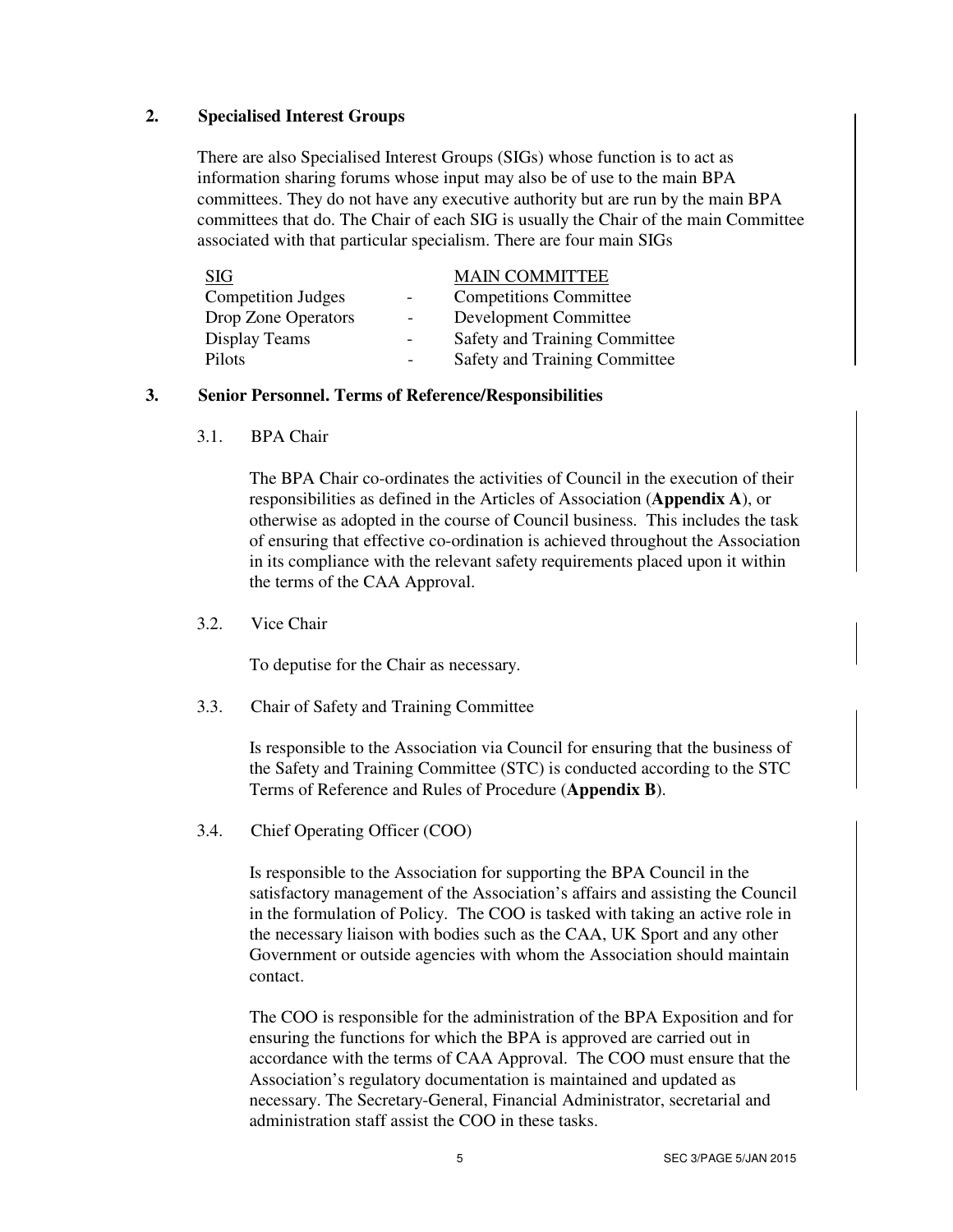### 3.5. Safety & Technical Officer (STO)

Is responsible to the Association for safety matters and for ensuring that various instructor courses are conducted in line with BPA policy. The STO must ensure that accidents/incidents are investigated as necessary and that Boards and/or Panels of Inquiry are instigated when required.

Note: When necessary the COO or the STO may each act as deputy for the other.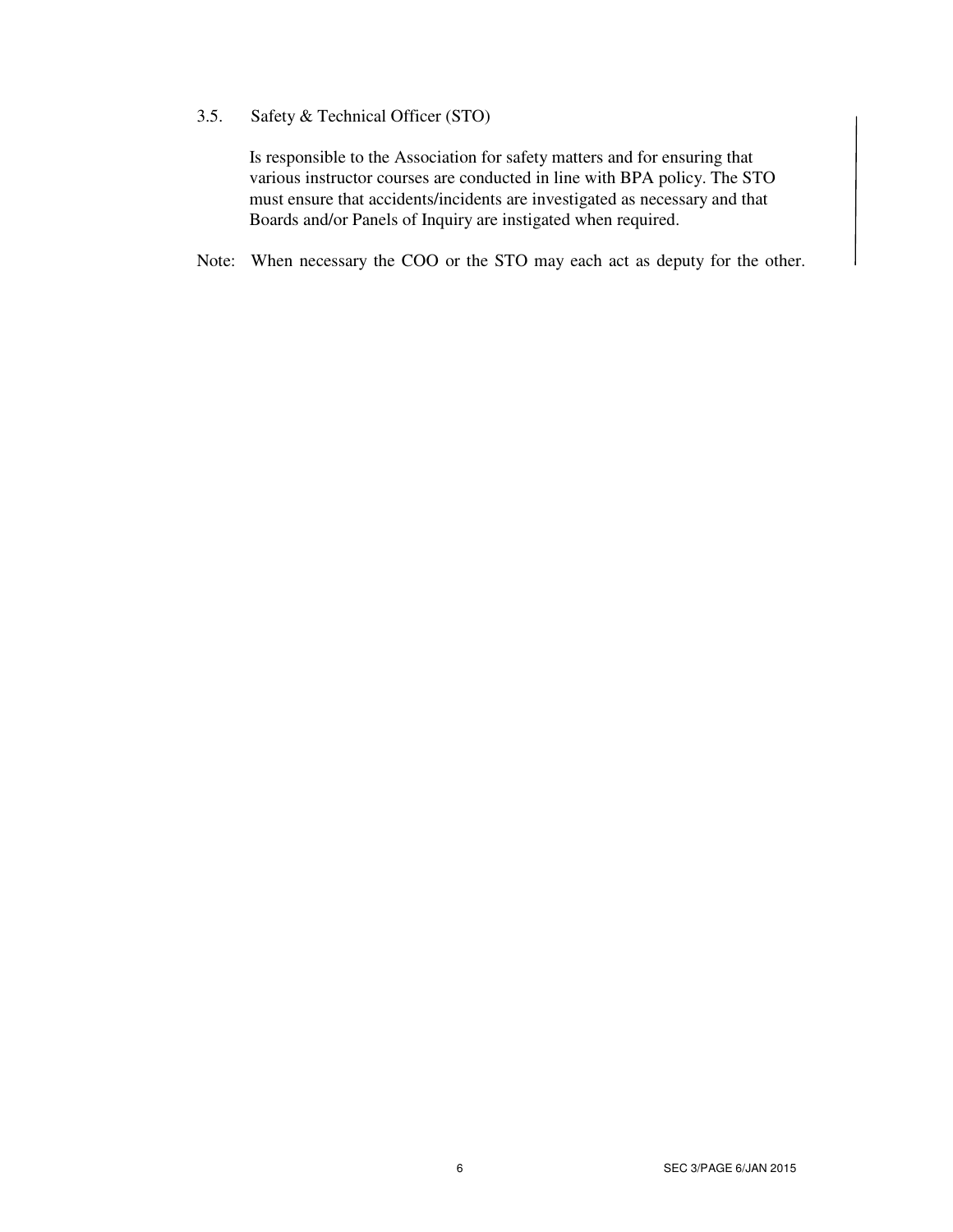## **PROCEDURES**

#### **1. General Procedural Process**

'The' British Parachute Association is governed by a Council of up to fifteen members who are elected annually. The conduct of this Council is governed by the terms of the Articles of Association **(Appendix A)**. Much of its work is conducted by Committees of Council, which are created by Council to manage affairs within the various operational areas. All Committees of Council are answerable to Council and must have all their decisions ratified by Council.

The Council is answerable to the wider membership of the BPA who elect it.

There are approximately seven permanent staff employed by the Association who are answerable to Council via the COO, who is the senior member of the permanent staff. The extent of their responsibilities is determined by contract.

#### **2. Safety and Training**

All matters relating to safety and training are dealt with by the Safety and Training Committee (STC). The issues it considers are referred by the Chief Instructors of Affiliated Parachute Training Organisations (PTOs), by the BPA Council, by BPA Staff or by the CAA. The decisions it makes are subject to ratification by BPA Council.

The terms of reference and rules of procedure for the Safety and Training Committee are set out in BPA Form 160 **(Appendix B).**

### **3. Equipment and Rigging**

Specialist matters relating to equipment or rigging are dealt with by the Riggers Subcommittee. This is a sub-committee of the Safety and Training Committee, and must have its decisions ratified by that Committee.

#### **4. Aircraft and Pilots**

Specialist matters relating to aircraft or pilots are dealt with by the STC with appropriate input from pilots and the pilots' SIG.

#### **5. Qualification Process**

The process for the qualification of instructors, riggers and examiners is outlined in the BPA Operations Manual.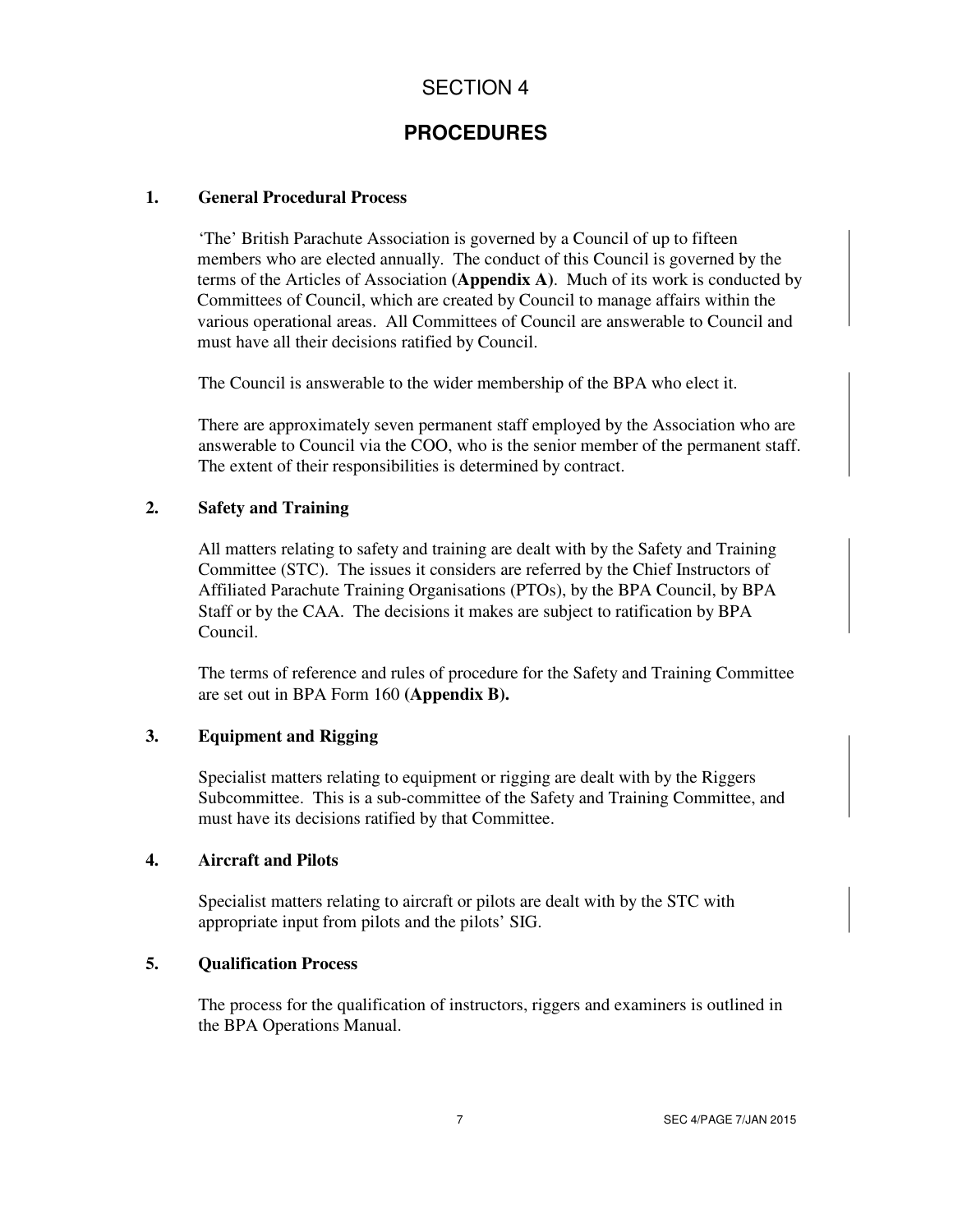#### **6. Evaluation/Examination appeals**

The process for appealing against qualification evaluation decisions is outlined in the BPA Operations Manual.

#### **7. Approval/Recommendation Appeals**

- 7.1 In the event that any circumstances cause an unfavourable report or recommendation to be made to the CAA, which may result in a Permission not being issued or being withdrawn, then the organisation or individuals concerned may appeal against such report or recommendation.
- 7.2 In the first instance an appeal will be made to STC. If the organisation or individual concerned is dissatisfied with the outcome of this appeal, then a further appeal may be made directly to Council in accordance with the BPA grievance procedure as set out in BPA Form 282 **(Appendix E)**.
- 7.3 Appeals both to STC and Council must be made in writing and must state the reason for appeal. The Appeal decisions by STC and Council must also be given in writing and must state the reason for the Appeal decision.
- 7.4 Any appeal against a final decision of Council must be made in accordance with the BPA grievance procedure (see 7.3 above).

### 7.5 **It must be stressed that an appeal cannot be made to the CAA with regard to BPA Council decisions in such matters.**

### **8. Disciplinary Procedures**

Disciplinary processes are referred to in the BPA Operations Manual and BPA Form 256 – Disciplinary Procedure **(Appendix F).**

In general the process of disciplinary action is as follows:

- 8.1 The possible need for disciplinary action will either be initiated during a committee discussion or will be specifically referred by an appropriate source (BPA Officer, Board of Inquiry, Instructor, CAA, Police etc).
- 8.2 The Chair of STC may, in consultation with the COO and/or STO deal with a disciplinary matter in a number of ways:
	- 8.2.1. It may be dealt with informally by way of a letter setting out the allegation/breach and, if appropriate, advising the instructor as to their future conduct, or
	- 8.2.2. The allegation may be referred to STC to decide if a formal Tribunal **(Appendix F – Form 256)** is required, or
	- 8.2.3. Form a Panel of Inquiry **(Appendix B Form 160)** to investigate the matter further.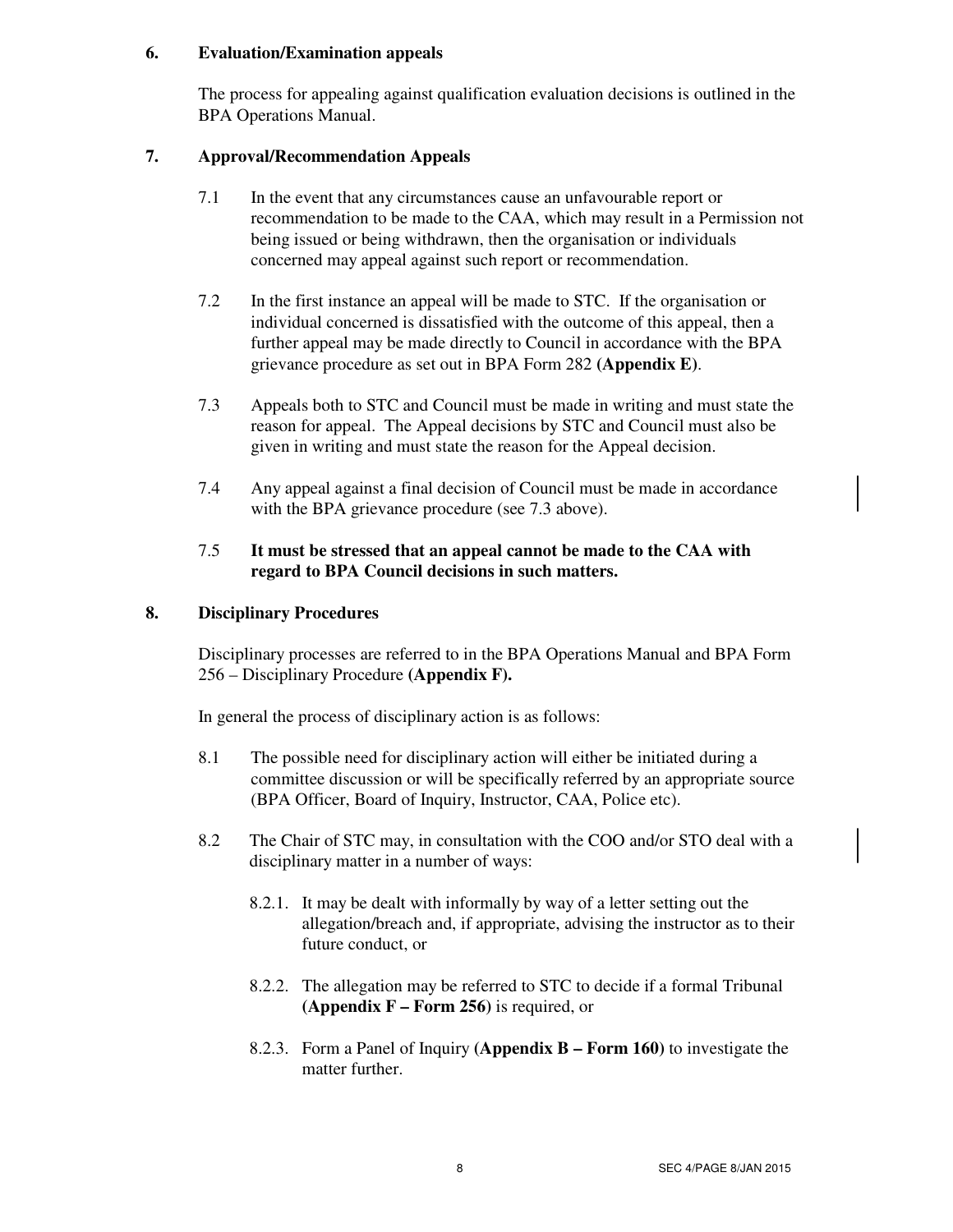#### **9. Disciplinary Measures**

As far as individuals are concerned disciplinary measures may include a written reminder of responsibilities, the suspension or withdrawal of a rating or qualification, the imposition of a fine or compulsion to financial reparation, or expulsion from the Association. As far as Affiliated PTOs and Registered Display Teams are concerned, measures may include the imposition of financial penalties or the withdrawal of Affiliated or Registered status. Other measures include the withdrawal of a recommendation to the CAA for the issue of a Permission.

#### **10. Audit/Inspection Procedures**

- 10.1 During the period of validity of a Permission held by an Affiliated PTO or Registered Display Team the BPA will require to make periodic audits/inspections of that organisation's facilities and procedures. This will be for the purpose of assessing that organisation's competency to secure acceptable levels of safety in parachuting activities and associated aircraft operations in order that the BPA may furnish a report to the CAA and make recommendations regarding the grant, renewal or continuation of parachuting Permissions.
- 10.2 PTOs will normally be audited at intervals not exceeding three years and more frequently if this seems appropriate or necessary.
- 10.3 Display Teams will be audited/inspected by sample visits to display locations.
- 10.4 Audits/Inspections will be carried out by the COO and/or the STO, or at least two BPA Instructor Examiners (IEs) nominated by them. A BPA Pilot Examiner (PE) will also be included in the inspection team where practicable. A CAA Officer and Surveyor may accompany these inspectors.
- 10.5 The BPA audit/inspection Forms 170 and 171 **(Appendices C & D)** will form the routine basis of an inspection but do not restrict audits/inspections solely to the items mentioned.
- 10.6 The scope of Audits / Inspections will also be governed by additional agreements with the CAA in the form of Memoranda of Understanding or Policy Letters. The ones currently in place are included in **Appendices G & H.**
- 10.7 The BPA will maintain an audit/inspection file for each PTO or team. A schedule of audit/inspection frequencies will be maintained on a summary sheet and included in each file.
- 10.8 A report will be raised on every audit/inspection and held in the PTO file.
- 10.9 If an auditor/inspector makes a visit to an operator, which does not result in a check report being generated, the visit should nevertheless be recorded on the report summary sheet and any significant information gathered should be recorded on the file.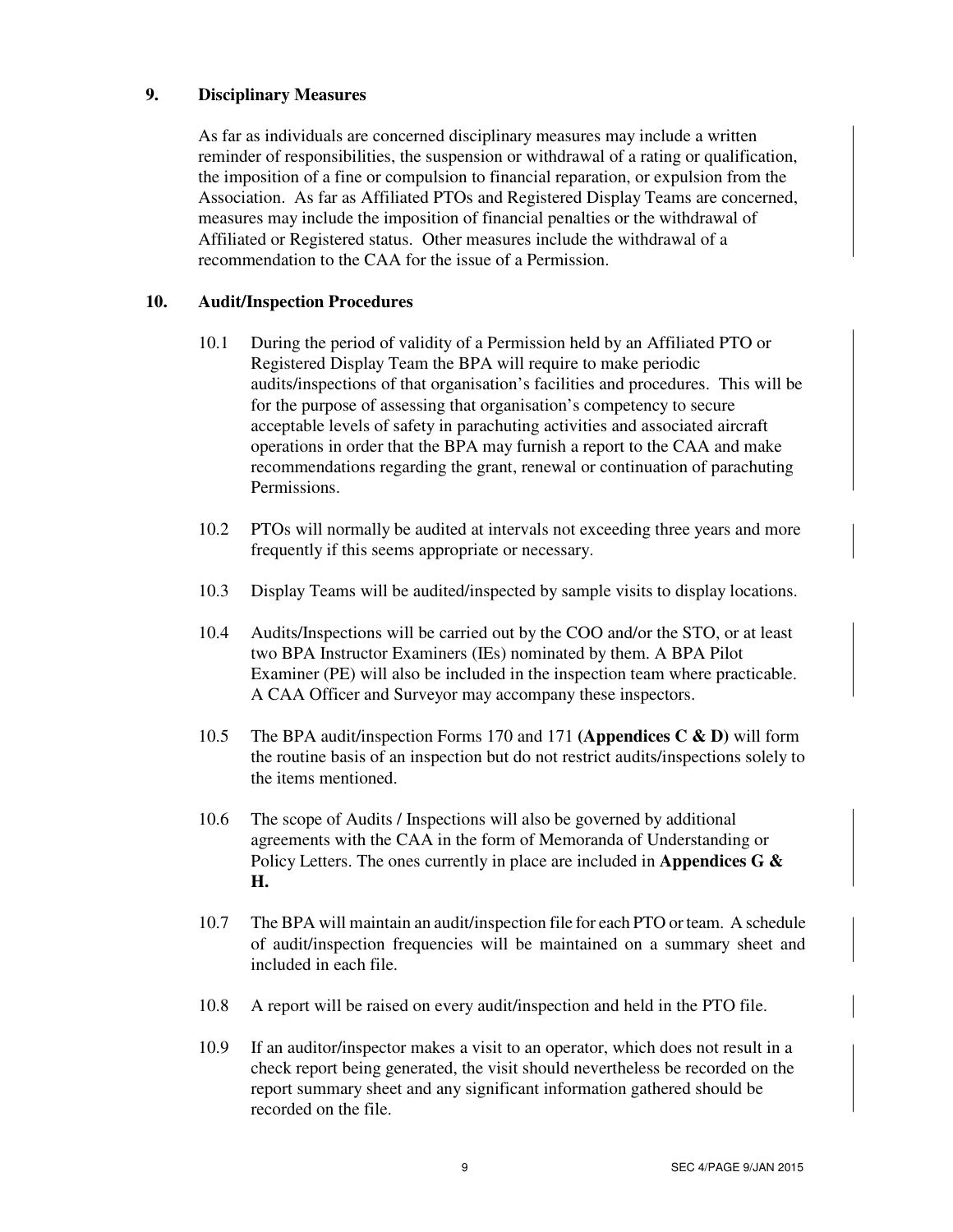- 10.10 If, as a result of an audit/inspection, a follow up letter to an operator is required such letters will only be sent by a permanent senior officer of the BPA in consultation with the auditor(s)/inspector(s) concerned.
- 10.11 Whenever a parachuting display is observed, a Parachute Display report should be completed and held on the team's audit/inspection file. Any follow up action required will be initiated via the COO or the STO.

#### **11. Breaches of Legal Requirements**

If an apparent breach of legal requirements (e.g. contravention of BPA Operations Manual or ANO requirements) becomes known to a BPA Officer then such a breach must be recorded on the organisation's file.

In the event of an apparent breach which:

- a) raises doubt concerning the safety of any continuance of parachuting operations;
- b) reflects a wilful disregard for safety regulations; or
- c) in any event when the BPA considers it appropriate,

CAA will be informed forthwith.

In any other case a follow up letter must be sent to the person and/or the organisation concerned requiring compliance with such requirements and stating subsequent failure to comply with requirements will result in the matter being brought to the attention of the CAA.

#### **12. Approved Signatories**

Recommendations and reports made to the CAA by the BPA under the terms of the CAA Approval must bear two signatures from those office holders listed below. One of these signatories shall be a BPA Examiner.

- a) CHIEF OPERATING OFFICER
- b) SAFETY AND TECHNICAL OFFICER
- c) CHAIR OF BPA
- d) VICE CHAIR OF BPA
- e) CHAIR OF SAFETY AND TRAINING COMMITTEE

The signatures of the above post holders will only be valid when CAA form AD458 has been submitted in duplicate in respect of the individuals concerned and accepted by the CAA.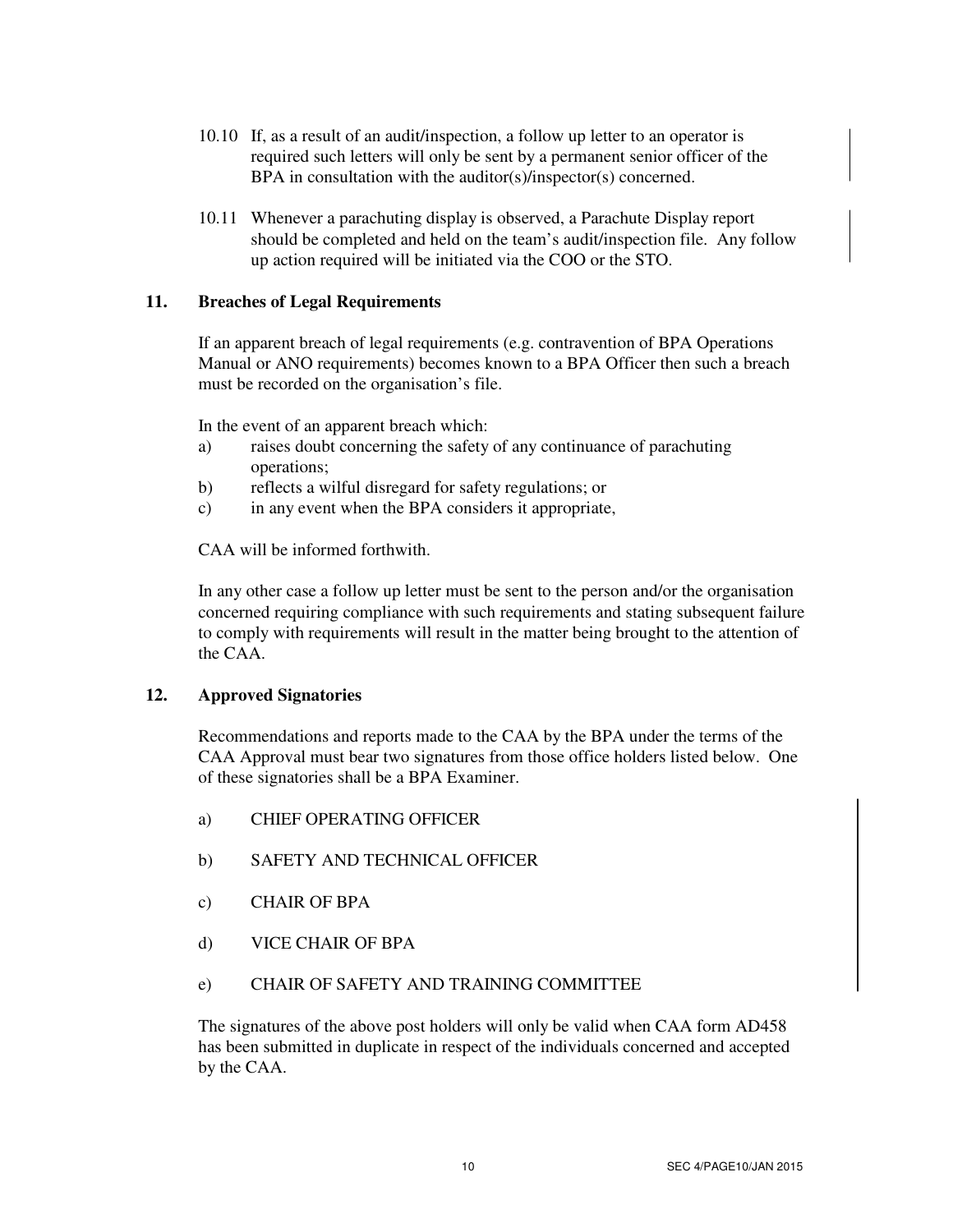#### **13. Operations Manual Amendment**

Variations from, or amendments or alterations to, the BPA Operations Manual must be the subject of formal application to and acceptance by the Council of the BPA, usually via the STC and only after the application has been debated. Because of the need for prompt action in some circumstances the decisions of the STC will be considered as having the immediate approval of the Council unless the Council subsequently rescinds those decisions.

A proposal for alteration, amendment or variation from the requirements of the Operations Manual may only be made by BPA Council, BPA Senior Staff, serving members of STC, BPA Examiners, or Officers of the CAA General Aviation Department. Any other individual or agency requesting a change to the Operations Manual must first obtain sponsorship from any of these quarters.

Amendments or additions to the Operations Manual may also be required under Article 83(5) of the ANO (2010).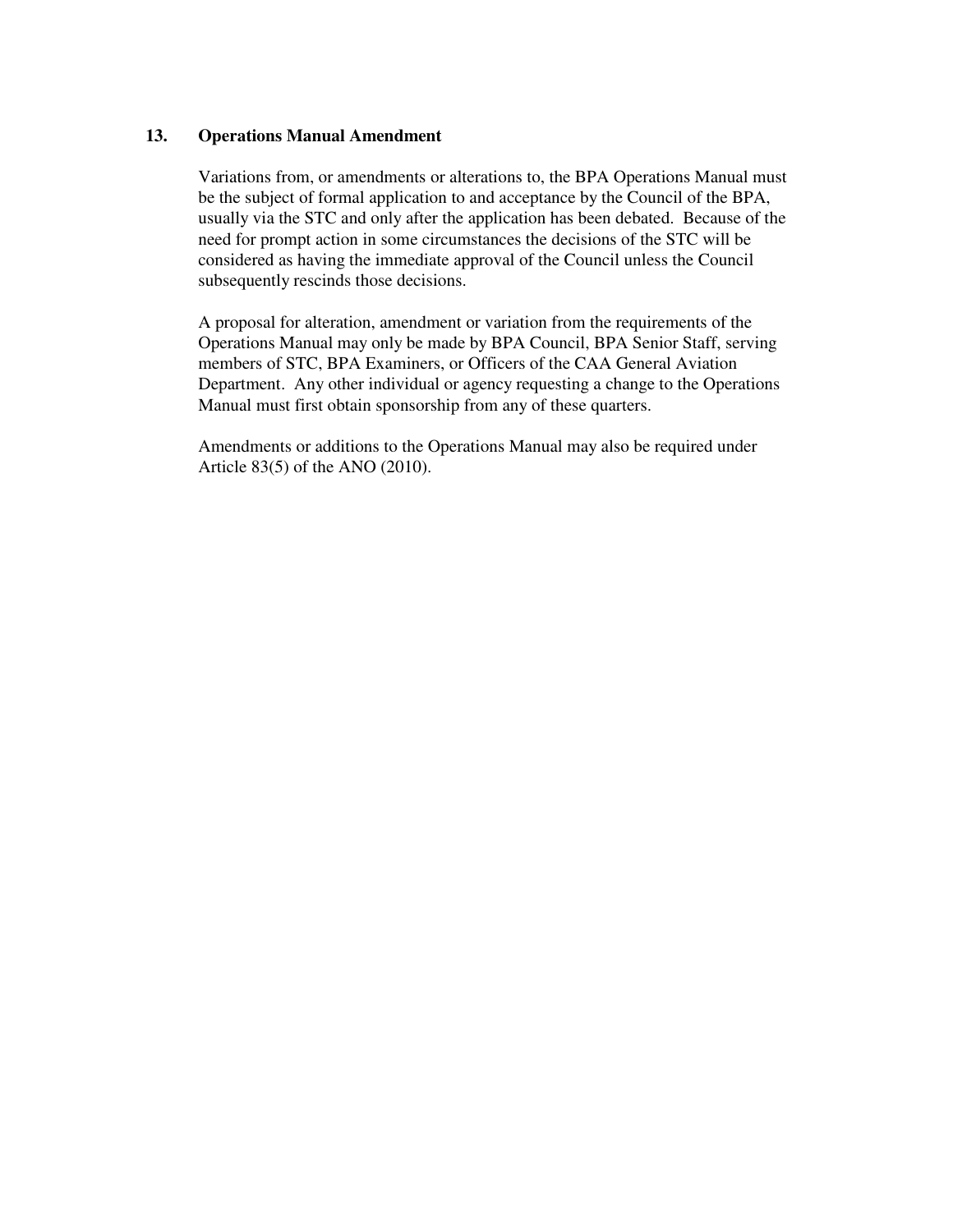#### **TERMS OF APPROVAL**

Reproduced here is the certificate, Conditions and Schedule of Approval. Reference Number GA/101/96. Issued to the BPA by the CAA.

Air Navigation Order 2005 Article 165

Page 1 of 4

**UNITED KINGDOM** 

**CIVIL AVIATION AUTHORITY** 

#### **AIR NAVIGATION ORDER**

**APPROVAL** 

REFERENCE NUMBER GA/101/96

Pursuant to the Air Navigation Order for the time being in force and subject to the Conditions annexed hereto, the Civil Aviation Authority hereby approves

#### **BRITISH PARACHUTE ASSOCIATION LIMITED**

as a person who is qualified to furnish reports to the Authority in relation to matters specified in the attached schedule.

This Approval shall remain in force unless suspended, revoked or varied.

hicharl Viviar

for the Civil Aviation Authority

Date: 25 January 2006



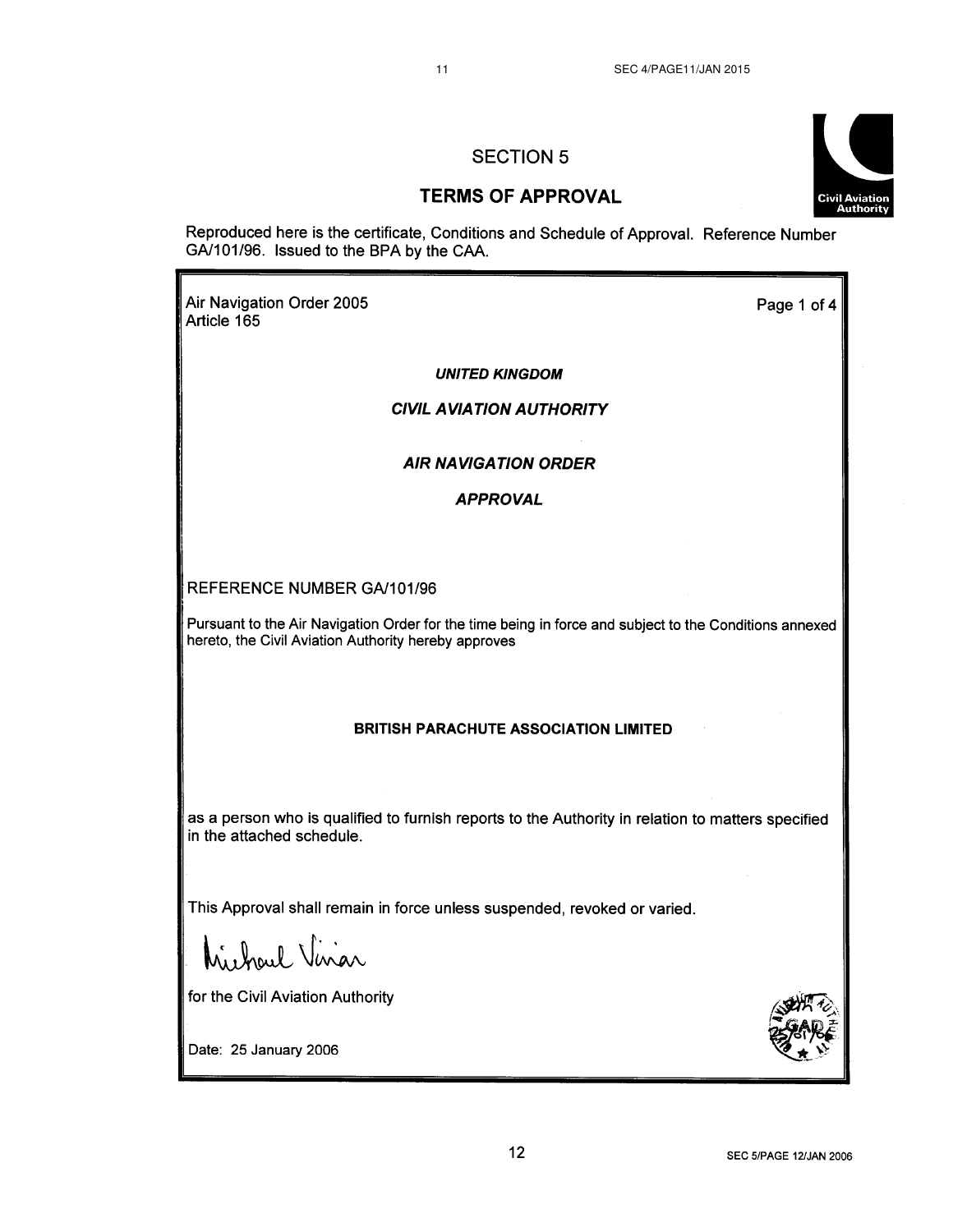| Reference No: GA/101/96<br>Page 2 of 4 |                                                                                                                                                                                                                                                         |
|----------------------------------------|---------------------------------------------------------------------------------------------------------------------------------------------------------------------------------------------------------------------------------------------------------|
|                                        | <b>CONDITIONS</b>                                                                                                                                                                                                                                       |
|                                        |                                                                                                                                                                                                                                                         |
| 1                                      | The holder of this Approval shall comply with the terms of the Exposition<br>submitted by the organisation and approved by the Civil Aviation Authority<br>(herein referred to as 'the Exposition').                                                    |
| $\overline{2}$                         | Reports and recommendations shall be made in accordance with paragraph 2 of<br>the attached Schedule of Approval.                                                                                                                                       |
| 3                                      | The signatories of reports and recommendations from the British parachute<br>Association (BPA) shall be as identified in the Exposition.                                                                                                                |
| 4                                      | The BPA shall submit reports to the Civil Aviation Authority (the CAA) on<br>parachuting incidents and accidents and shall make statistical returns of<br>parachuting activity involving BPA Affiliated Clubs, Centres and Registered<br>Display Teams. |
| 5                                      | The address of the organisation is                                                                                                                                                                                                                      |
|                                        | <b>WHARF WAY</b><br><b>GLEN PARVA</b><br><b>LEICESTER</b><br>LE2 9TF                                                                                                                                                                                    |
|                                        |                                                                                                                                                                                                                                                         |
|                                        |                                                                                                                                                                                                                                                         |
|                                        |                                                                                                                                                                                                                                                         |
|                                        |                                                                                                                                                                                                                                                         |
| Checked                                |                                                                                                                                                                                                                                                         |
|                                        | Date: 25 January 2006                                                                                                                                                                                                                                   |
|                                        | <b>CIVIL AVIATION AUTHORITY</b>                                                                                                                                                                                                                         |
|                                        |                                                                                                                                                                                                                                                         |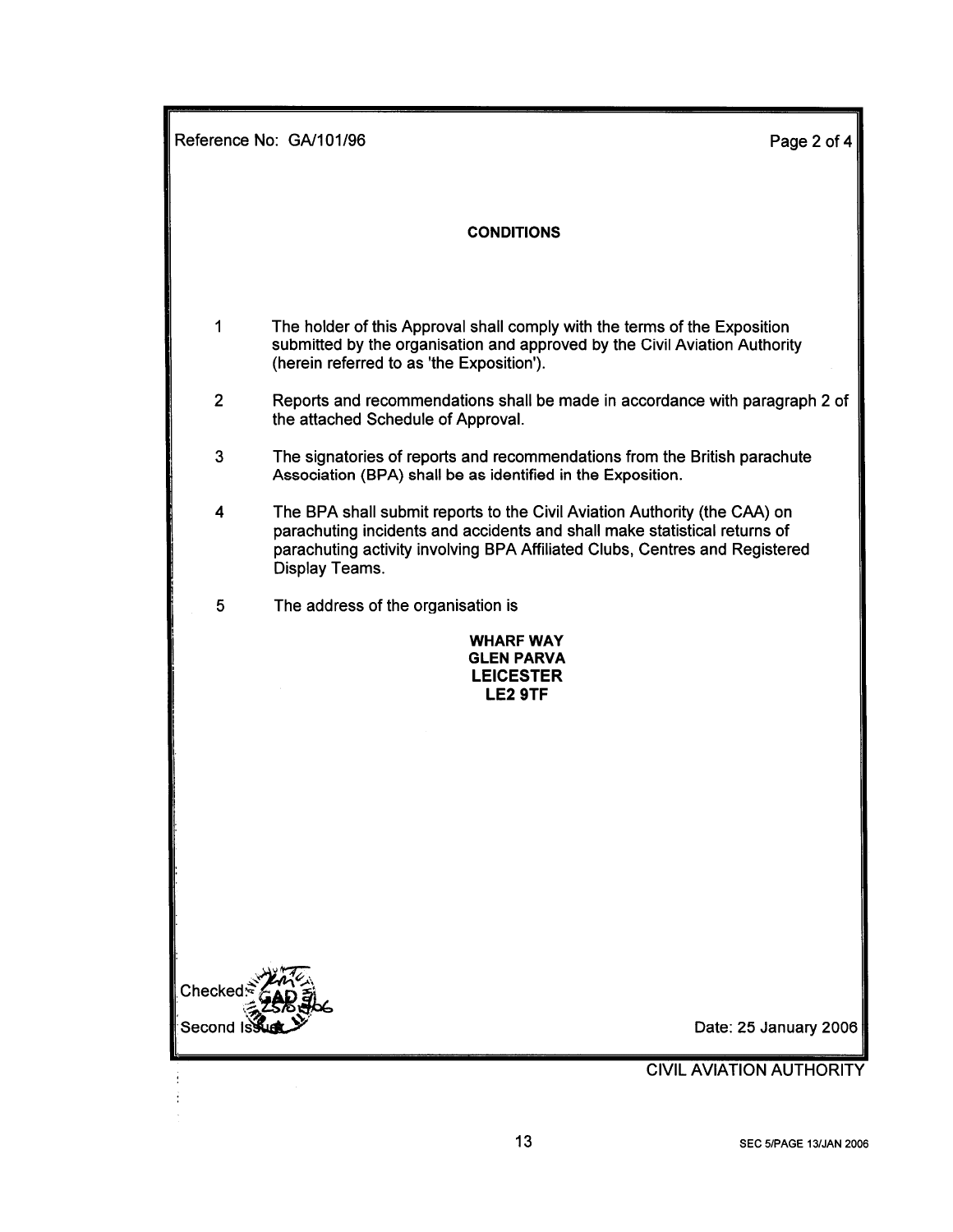Reference No: GA/101/96

Page 3 of 4

#### **SCHEDULE OF APPROVAL**

Approval granted to the British Parachute Association Limited 5 Wharf Way, Glen Parva, Leicester, LE2 9TF

#### $\mathbf 1$ **PURPOSE OF APPROVAL**

The purpose of this Approval is to enable the CAA to accept recommendations from the BPA in respect of applications for the grant and renewal of parachuting Permissions for BPA Affiliated Clubs, Centres and Registered Display Teams, according to the Terms of Approval set out below. In addition, the BPA may provide any other reports or advice in relation to parachuting matters that may from time to time be requested by the Authority.

#### $\overline{2}$ **TERMS OF APPROVAL**

This statement defines the functions for which the BPA is approved by the CAA. This approval is conditional upon the BPA complying with the conditions specified by the CAA and the procedures contained in the Exposition.

#### $2.1$ **Criteria**

Reports and recommendations which the BPA may make within the terms of the Approval lie within the following criteria:

- $(a)$ Regarding the fitness and competence of applicants for grant or renewal of parachuting Permissions, required by Article 67 of the Air Navigation Order 2005 in accordance with the CAA's requirements as specified in CAP 660 "Parachuting".
- (b) Regarding the provision of any other reports or advice requested by the Authority – in accordance with such other requirements as may from time to time be specified in writing by the Authority.

#### Functions for which the BPA is approved  $2.2$

To make recommendations to the CAA regarding the fitness and  $(a)$ competence of applicants for grant or renewal of parachuting Permissions.



Date: 25 January 2006

**CIVIL AVIATION AUTHORITY**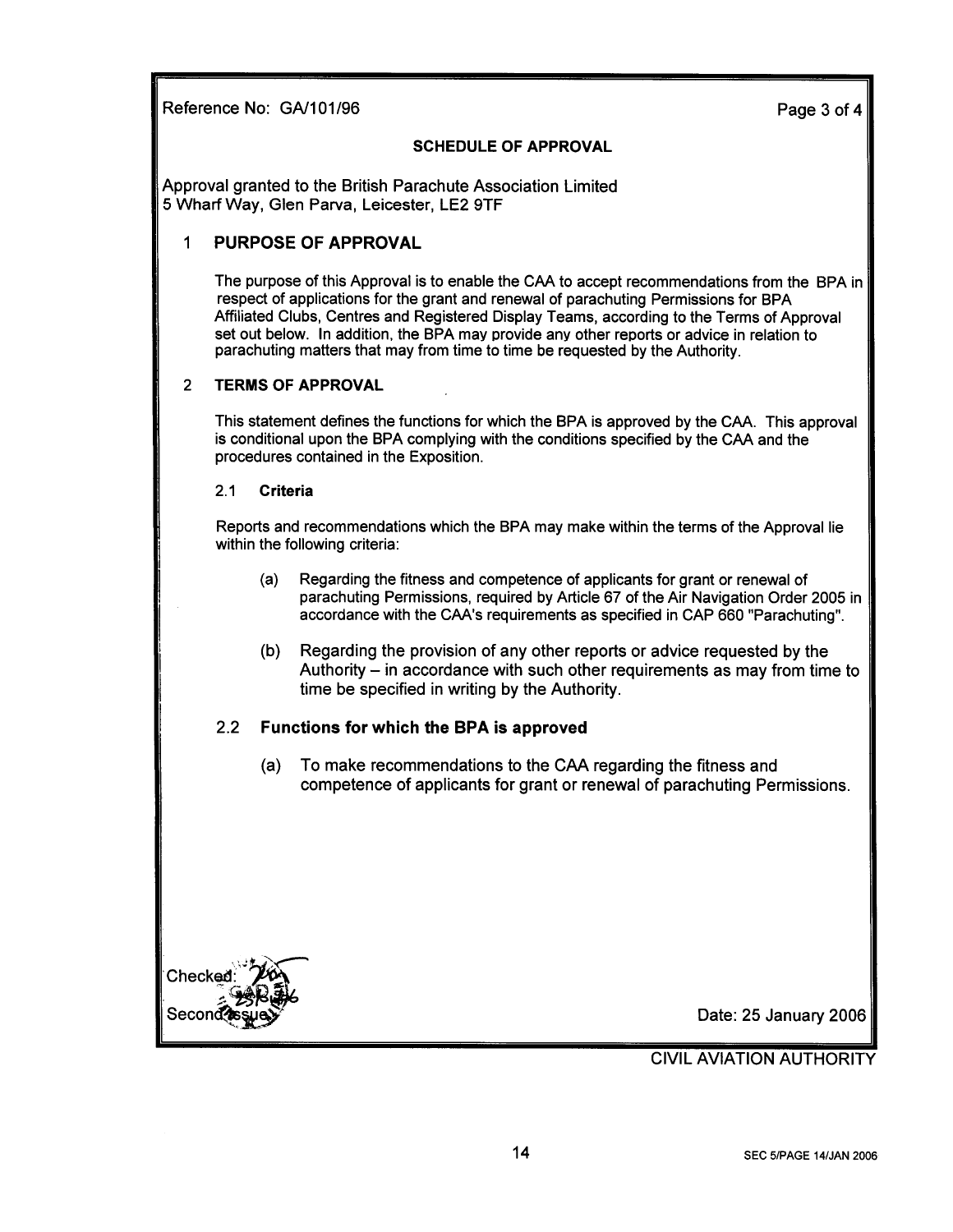Reference No: GA/101/96

Page 4 of 4

#### **SCHEDULE OF APPROVAL**

Approval granted to the British Parachute Association Limited 5 Wharf Way, Glen Parva, Leicester, LE2 9TF

- To make reports on the continued competency of Permission holders and  $(b)$ on the adequacy of Permission holders' organisation and procedures to secure acceptable levels of safety in parachuting activities and associated aircraft operations.
- To verify the adequacy of Permission holders' procedures for keeping  $(c)$ instructions and information in parachuting operations manuals, including local Standard Operating Procedures, under review; also Permission holders' arrangements for making amendments as necessary.
- $(d)$ To verify the adequacy of Permission holders' arrangements for bringing the operations manual, including local Standard Operating Procedures to the attention of employees and others.
- To verify that Permission holders' local Standard Operating procedures  $(e)$ include instructions to operating staff and parachutists, as required by CAP 660.
- To make reports to the Authority, following assessment of documentation,  $(f)$ other evidence and/or the applicant, on the competency of candidates/instructors holding foreign or other parachuting qualifications.
- $(g)$ To confirm to the Authority the suitability for purpose of all types of sport parachuting equipment for use in the United Kingdom, including any modifications and repairs to such equipment.
- To make reports to the Authority on parachuting incidents and accidents  $(h)$ and to make statistical returns regarding parachuting activity.
- To make reports on the operational suitability of individual aircraft types for  $(i)$ the purpose of parachute dropping, including recommendations as to whether parachutist restraints are appropriate in each type.
- $(i)$ To provide to the Authority any other report or advice, in relation to parachuting matters, that may from time to time be requested.



Date: 25 January 2006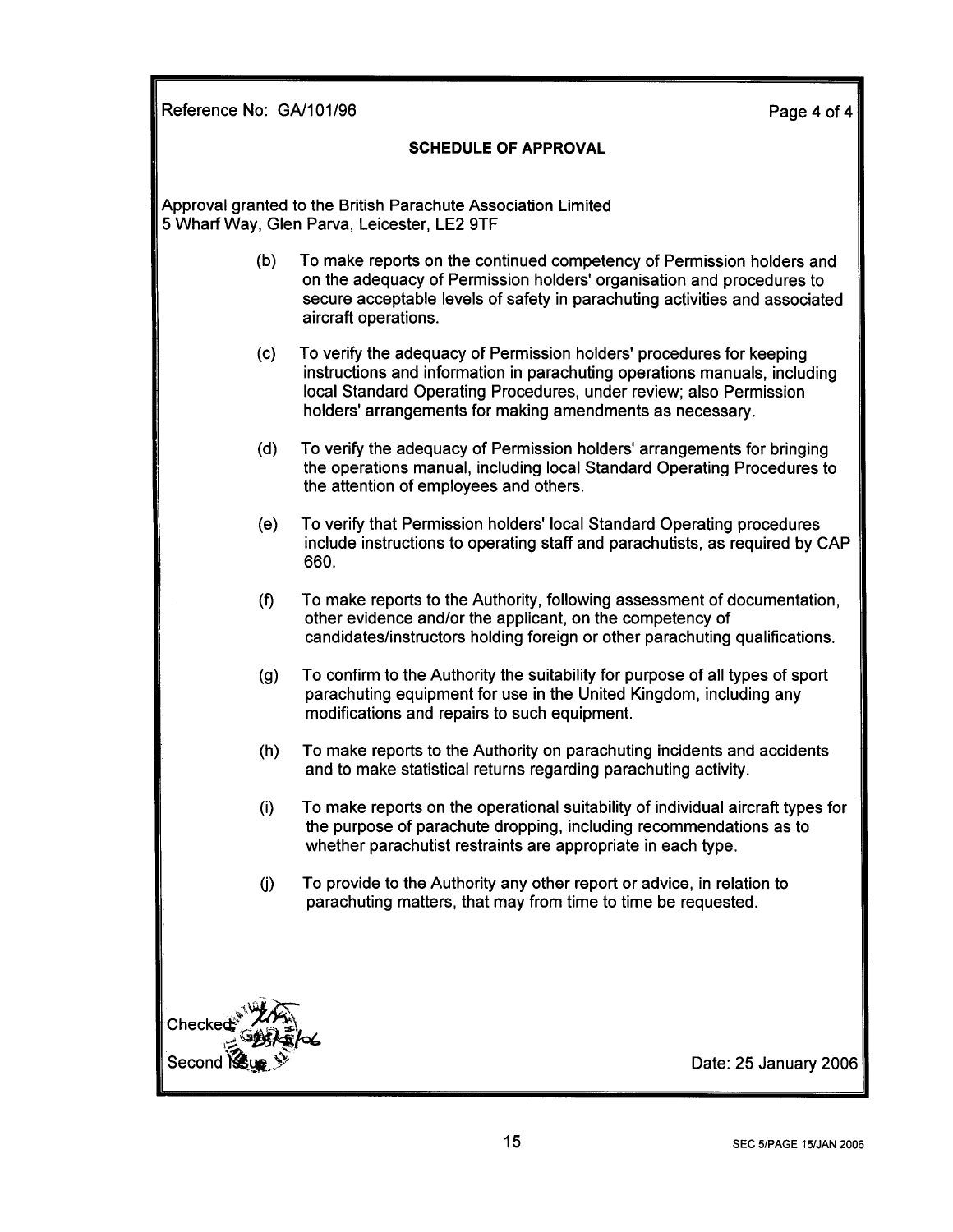## **TASK SCHEDULE**

The functions for which the BPA is approved under para 2.2 of Section 5 (Terms of Approval) will be executed in the following manner:

- **1.** The BPA will make recommendations to the CAA for the grant or renewal of Permissions regarding those 'member' organisations that continue to meet the terms of their affiliation or registration and any other conditions that the Association may impose.
- **2.** Reports on the continued competency of Permission holders and on the adequacy of Permission holders' organisation and procedures to secure acceptable levels of safety in parachuting activities and associated aircraft operations, will be by assessment of inspections carried out by authorised BPA Officers and on the assessment of reports submitted to the BPA directly from organisations themselves (e.g. Injury/Incident reports) or from other relevant agencies (e.g. Police, Local Authorities).
- **3.** Verification of the adequacy of Permission holders' procedures for keeping instructions and information in the Operations Manual and local Standard Operating Procedures under review, also Permission holders' arrangements for making amendments as necessary will take place during the course of inspections carried out by authorised BPA Officers.
- **4.** Verification of the adequacy of Permission holders' arrangements for bringing the Operations Manual and local Standard Operating Procedures to the attention of employees and others will take place during the course of inspections carried out by authorised BPA Officers.
- **5.** Verification that Permission holders' local Standard Operating Procedures include instructions to operating staff and parachutists as required by CAP660 and/or the BPA Operations Manual will take place during the course of audits/inspections carried out by authorised BPA Officers.
- **6.** The BPA may make reports to the Authority, following assessment of documentation, other evidence and/or the applicant on the competency of candidates/instructors holding foreign or other parachuting qualifications. Such reports will be made following whatever assessment/evaluation requirements are deemed necessary by STC.
- **7.** The BPA may confirm to the Authority the suitability for purpose of all types of sport parachuting equipment for use in the United Kingdom, including any modifications and repairs to such equipment. This confirmation will be based on the requirements laid down in the BPA Operations Manual.